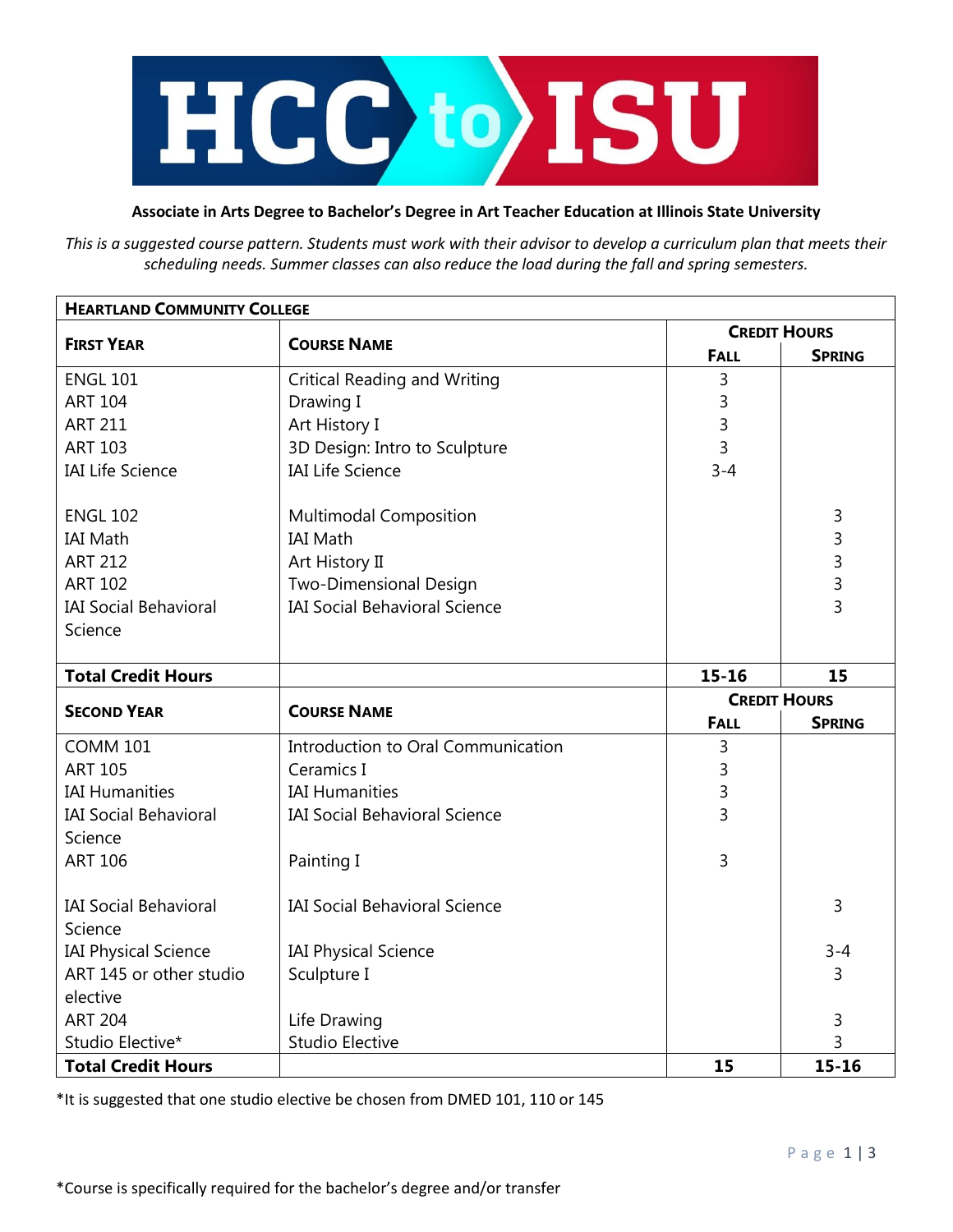| <b>ILLINOIS STATE UNIVERSITY</b>              |                                                                                                                                                                                                                                                          |                                         |  |  |
|-----------------------------------------------|----------------------------------------------------------------------------------------------------------------------------------------------------------------------------------------------------------------------------------------------------------|-----------------------------------------|--|--|
| <b>COURSE NAME</b>                            | <b>CREDIT HOURS</b>                                                                                                                                                                                                                                      |                                         |  |  |
|                                               | <b>FALL</b>                                                                                                                                                                                                                                              | <b>SPRING</b>                           |  |  |
| Media, Techniques & Inquiry For Elementary &  | 3                                                                                                                                                                                                                                                        |                                         |  |  |
| Middle Level                                  |                                                                                                                                                                                                                                                          |                                         |  |  |
| The Teaching Professions in Secondary Schools | 3                                                                                                                                                                                                                                                        |                                         |  |  |
| Modern Art or Contemporary Art                | 3                                                                                                                                                                                                                                                        |                                         |  |  |
| Studio Art elective                           | 3                                                                                                                                                                                                                                                        |                                         |  |  |
| Studio Art elective                           | 3                                                                                                                                                                                                                                                        |                                         |  |  |
| Media, Techniques & Inquiry for Secondary     |                                                                                                                                                                                                                                                          | 3                                       |  |  |
| Schools                                       |                                                                                                                                                                                                                                                          |                                         |  |  |
| Secondary Ed Lab                              |                                                                                                                                                                                                                                                          | 3                                       |  |  |
| Teaching in the Digital Art Studio            |                                                                                                                                                                                                                                                          | 3                                       |  |  |
|                                               |                                                                                                                                                                                                                                                          | 3                                       |  |  |
| Studio Art elective                           |                                                                                                                                                                                                                                                          | 3                                       |  |  |
|                                               | 15                                                                                                                                                                                                                                                       | 15                                      |  |  |
|                                               | <b>CREDIT HOURS</b>                                                                                                                                                                                                                                      |                                         |  |  |
|                                               | <b>FALL</b>                                                                                                                                                                                                                                              | <b>SPRING</b>                           |  |  |
| Professional Art Education                    | 3                                                                                                                                                                                                                                                        |                                         |  |  |
|                                               | 3                                                                                                                                                                                                                                                        |                                         |  |  |
|                                               |                                                                                                                                                                                                                                                          |                                         |  |  |
|                                               | 3                                                                                                                                                                                                                                                        |                                         |  |  |
|                                               |                                                                                                                                                                                                                                                          |                                         |  |  |
|                                               |                                                                                                                                                                                                                                                          |                                         |  |  |
|                                               |                                                                                                                                                                                                                                                          | 3                                       |  |  |
| Art for Diverse Populations                   |                                                                                                                                                                                                                                                          | 3                                       |  |  |
| 300-level Art History                         |                                                                                                                                                                                                                                                          | $\frac{3}{3}$                           |  |  |
| Studio Art elective                           |                                                                                                                                                                                                                                                          |                                         |  |  |
|                                               | 15                                                                                                                                                                                                                                                       | 15                                      |  |  |
|                                               | <b>CREDIT HOURS</b>                                                                                                                                                                                                                                      |                                         |  |  |
|                                               | <b>FALL</b>                                                                                                                                                                                                                                              |                                         |  |  |
|                                               |                                                                                                                                                                                                                                                          |                                         |  |  |
|                                               | <b>COURSE NAME</b><br>Integrating Multiple Literacies & Technology<br><b>Across Secondary Curriculum</b><br>200-level Art History elective<br>Studio Art elective<br><b>BS SMT elective</b><br>Professional Art Education Sequence<br><b>COURSE NAME</b> | 3<br>3<br><b>Student Teaching</b><br>12 |  |  |

- Heartland Community College students who complete the Associate in Arts prescribed will be admitted to the Art Teacher Education sequence at ISU, subject to available capacity in the degree. This plan applies to students who submit portfolios to the School of Art, are admitted to the School, and have cumulative GPA of 2.5 or higher.
- Only 70 hours from Heartland Community College will apply toward 120 semester hours required for graduation from ISU.
- ART 211 and ART 212 fulfill both GECC Fine Arts requirements and Art major program requirements. These two courses are counted as six hours total in fulfillment of graduation requirements.